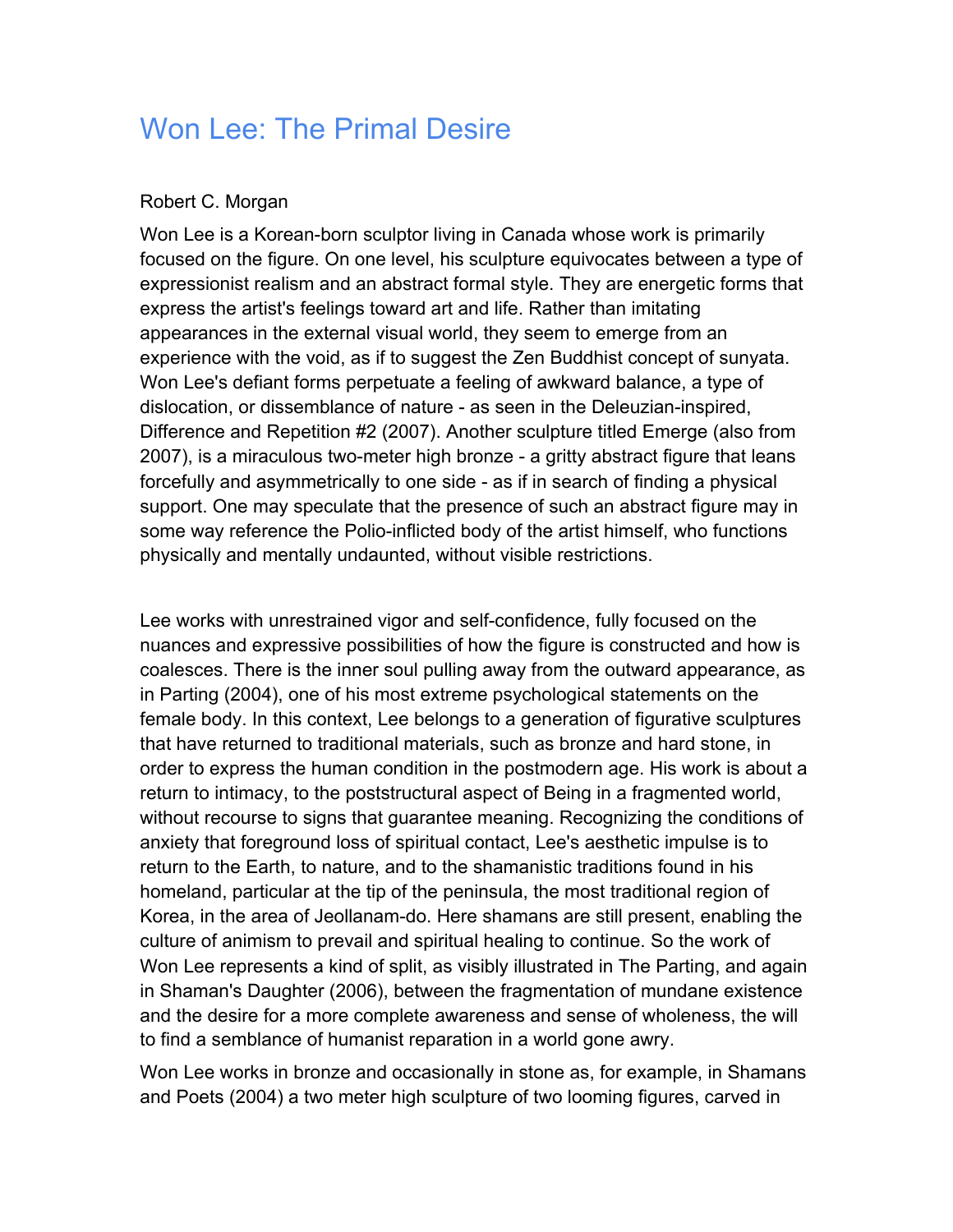Korean black marble. The concept of permanence in sculpture, as implicated in the use of bronze and stone in contrast to temporal disposable, or synthetic materials, raises an important dialectical aesthetic/anti-aesthetic question often associated with postmodernism. It is unusual, if not paradoxical, for a sculptor like Won Lee to work in bronze and marble and yet adhere to a postmodern theory of art - a tendency he advocates frequently in lectures on the philosophy of Gilles Deleuze. To go one step further, the use of "hard" materials has another implication as well. Won Lee is primarily focused on the containment of space, the figure, or occasionally an ensemble of figures, such as Shamans and Poets. This allows for a mode expression over that of being a singular idea or concept, the latter being more within the province of postmodernism. This is further evident in his recent series of smaller bronzes, entitled Maquettes in Mexico (2007), that are focused on the space between two figures, the familiar pas de deux theme, where the negative aperture plays an expressive role, usually relegated to traditional aesthetics.

In contrast to the "expanded field" - a term introduced by the art historian Rosalind Krauss and widely employed in defense of installation strategies used by postmodern artists in the eighties - Won Lee has once again gone in an opposite direction. Here I would argue that some of the most interesting recent sculpture, since the eighties, has moved away from Krauss's concept of the expanded field, particularly as architects have usurped this position from sculptors (with the exception of Richard Serra). Instead, sculpture is moving toward a more confined psychological space, a space of anxiety, that searches for another type of intimacy, a refuge perhaps from the anxiety engendered by the tragic events surrounding 911 (both politically and militarily). It seems that one kind of sculpture -- namely that of Won Lee -- is moving toward the singular intimate space as a psychological response to these events.

This further implies that sculpture may depend more on permanence than on temporary forms of installation. Serra's torques and illusionist twisting canyon-like spaces may serve the purpose as well, but from the perspective of absence, thus allowing the viewer to encounter a sense of alienation in the process of being caught within labyrinthine curves.

Won Lee is less about absence and more concerned with embodying anxiety within the representational space of the sculpture itself. His approach is more indirect, more expressive, and seemingly contrary in approach to either minimalism or postmodernism. But this would only be the case if one saw postmodernism as a style rather than as a philosophy with which to cope with the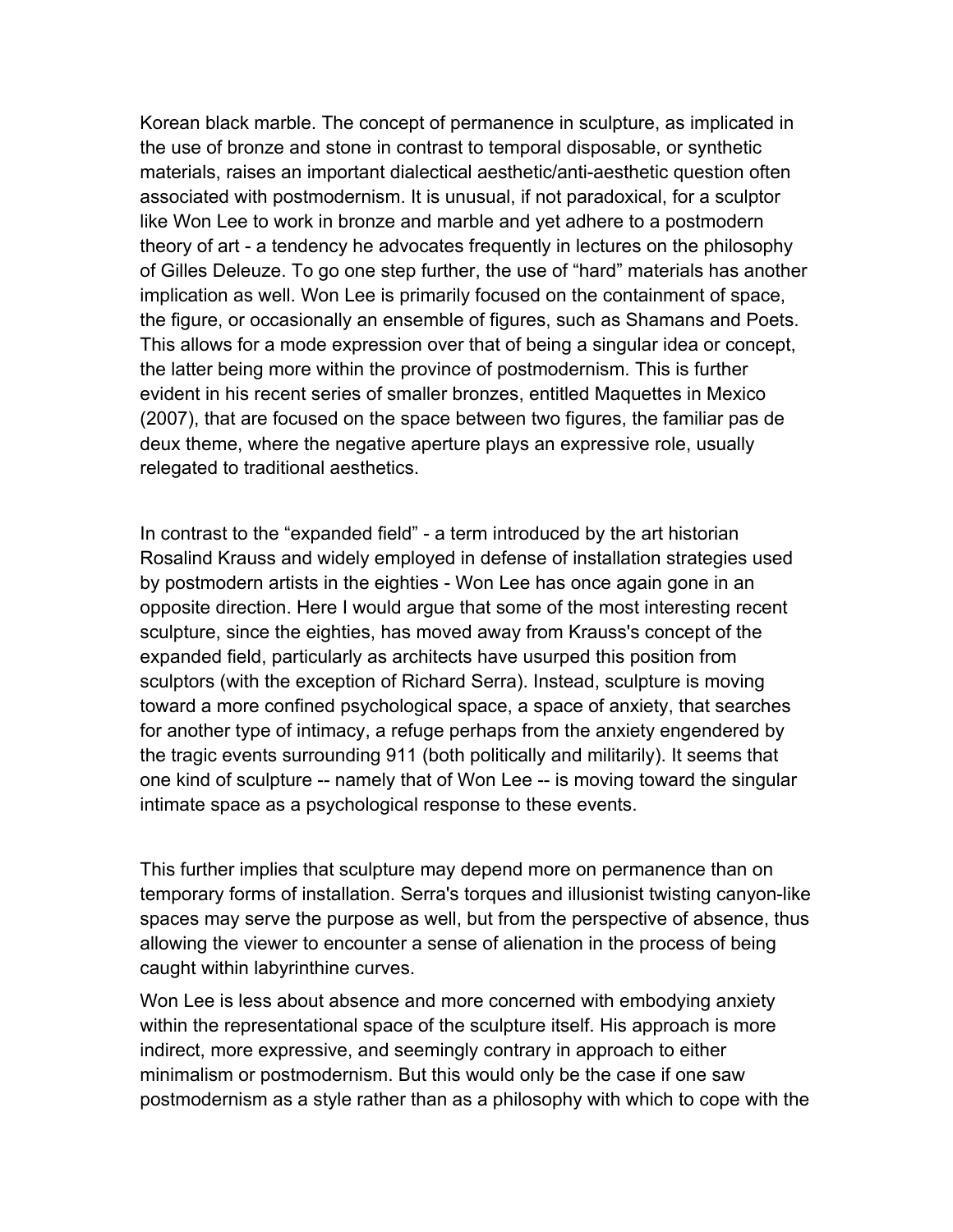spiritual disintegration of human beings in a fragmented world. Won Lee is clear that his Deleuzian approach as a sculptor is about coping with the poststructural signs of spiritual disintegration, and not about conforming to a style that serves the superficial categories of art marketing. His bronze castings and stone carvings are less about marketing than about making an aesthetic decision in the rhizome field; namely, that one's choice of material offers the potential of presence in lieu of what some may read as a detached, or even cynical style of absence.

Won Lee's writings about his art are very specific in this regard, perhaps, even sentimental, but nonetheless specific with regards to the process in which he is involved at the moment of creation.

Here is an example:

## A form emerges

accompanying me to the world of the primordial, to the world of sacred, where the primal desire roams free.

Artists have understood the connection between creativity and Dionysian abandon since the festivals of Bacchus and Diana, and probably eons before this. Although Lee's origins are Korean, his ties with shamanism suggest a structural affinity with Dionysius and with Bacchanalian rites of passage, although these rituals were probably unfamiliar to the inhabitants of the peninsula during the period of the Three Kingdoms in the early second and third centuries. Still, Lee considers his creative expression as a sculptor to be a manifestation of "the world of the sacred, where the primal desire roams free."

In 2004, the artist completed a series of bronze figures, dedicated to poets. These abstract figures appear rough on the outside, with a sleek planar cut moving vertically through them, like a beam of light. Poetry functions implicitly within the space of these forms. His desire is to make them appear as an embodiment of language through tactile realization and to encompass a sensuous earthly manifestation of the creative impulse. There is another verse that I find striking in relation to the earthiness that one may identify with the figurations of Won Lee. Here is a verse from the late San Francisco poet, Bob Kaufman, which shares a similar resonance:

The blood of the poet must flow in his poem, so much so, that others demand an explanation.